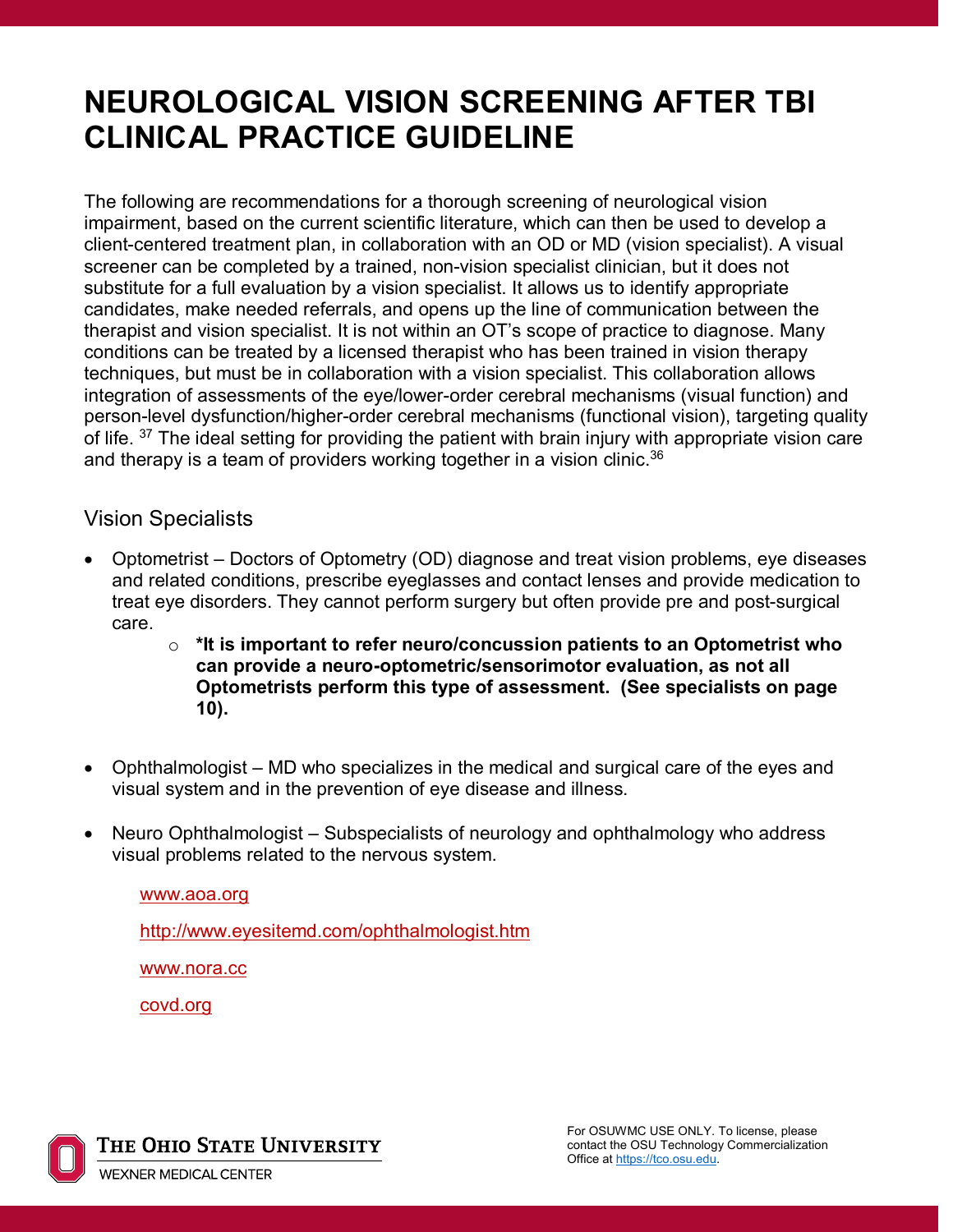# Terminology

The 3 subsystems of version, vergence and accommodation must be precisely synchronized for efficient oculomotor control during activities such as reading.

| Accommodation                                         | The ability of the eye to change focus from distance to near objects, and is achieved by the<br>ciliary muscle adjusting the shape of the intraocular lens. It occurs reflexively with convergence.<br>Accommodative dysfunction may result in Accommodative Insufficiency, Spasm<br>(overstimulation), or Infacility (slowed)                                                                                                                                                                                                                                                                                                                                                     |                                                                                                                                                                                                                              |  |
|-------------------------------------------------------|------------------------------------------------------------------------------------------------------------------------------------------------------------------------------------------------------------------------------------------------------------------------------------------------------------------------------------------------------------------------------------------------------------------------------------------------------------------------------------------------------------------------------------------------------------------------------------------------------------------------------------------------------------------------------------|------------------------------------------------------------------------------------------------------------------------------------------------------------------------------------------------------------------------------|--|
| <b>Vergence Eye</b><br><b>Movements</b>               | The simultaneous movement of both eyes, in opposite directions, as needed for single,<br>binocular vision, and stereopsis. $1st$ degree fusion is the appreciation of a double image, $2nd$<br>degree fusion is the appreciation of some overlap between the two images, and 3 <sup>rd</sup> degree<br>fusion is single vision and stereopsis. Stereopsis is binocular depth perception, as the two<br>separate images from each eye are successfully combined /fused into one image in the brain.<br>Vergence eye movements include convergence and divergence.                                                                                                                   |                                                                                                                                                                                                                              |  |
| <b>Binocular</b><br><b>Vision</b><br><b>Disorders</b> | Strabismic - eyes are misaligned, may be<br>constant or intermittent<br>Esotropia - eyes turn in<br>٠<br>Exotropia - eyes turn out<br>$\bullet$<br>Hyper tropia - one eye turns up<br>$\bullet$<br>Hypotropia - one eye turns down<br>$\bullet$                                                                                                                                                                                                                                                                                                                                                                                                                                    | Non-strabismic<br>• Esophoria – eyes have a tendency to turn in<br>• Exophoria - eyes have a tendency to turn out<br>• Hyperphoria - one eye has a tendency to turn up<br>• Hypophoria – one eye has a tendency to turn down |  |
| <b>Diplopia</b>                                       | Double vision that suggests misalignment of the eyes. Occurs when the object at which the<br>individual is looking stimulates the fovea (part of the retina that contains the area of most acute<br>vision) of one eye, and a non-foveal part of the retina of the other eye.                                                                                                                                                                                                                                                                                                                                                                                                      |                                                                                                                                                                                                                              |  |
| <b>Suppression</b>                                    | A condition in which the visual system ignores the input from one eye, usually associated with<br>strabismus or amblyopia.                                                                                                                                                                                                                                                                                                                                                                                                                                                                                                                                                         |                                                                                                                                                                                                                              |  |
| <b>Versional Eye</b><br><b>Movements</b>              | Saccades - fast, simultaneous eye movements<br>Pursuits - eye movements that allow smooth,<br>in the same direction, to change the fixation<br>continuous viewing of a moving object, and<br>point. During visual scanning, as in reading,<br>play a significant role in driving and sports.<br>the eyes make saccadic movements and stop<br>Pursuit dysfunction can include ataxia (jerky<br>several times, moving very quickly between<br>quality), and decreased velocity.<br>each stop. Saccadic dysfunction may include<br>impaired velocity, accuracy, and or initiation of<br>eye movements (ocular motor apraxia). While<br>undershooting is not unusual, overshooting is. |                                                                                                                                                                                                                              |  |
| Peripheral/<br><b>Ambient Vision</b>                  | Allows awareness of position in space, and provides general information needed for balance,<br>movement, coordination, and posture. Unstable ambient vision after BI may cause vertigo,<br>sensitivity to light and motion, and nausea. Also, having intact visual fields does not necessarily<br>correlate with intact peripheral awareness or intact central/peripheral vision integration.                                                                                                                                                                                                                                                                                      |                                                                                                                                                                                                                              |  |
| Vestibulo-<br><b>Ocular reflex</b><br>(VOR)           | The VOR is one of the fastest reflexes in the human body. At least slight head movement is<br>present all of the time, so the VOR is always important for gaze stabilization. Reflexive eye<br>movements stabilize images on the retina during head movement by producing a compensatory<br>eye movement in the direction opposite to the head movement. In order to have clear vision,<br>head movements must be compensated for almost immediately. Individuals with VOR<br>impairment may complain of vision "looking like a photograph taken with a shaky hand", or<br>seeing "trails", dizziness, and imbalance.                                                              |                                                                                                                                                                                                                              |  |

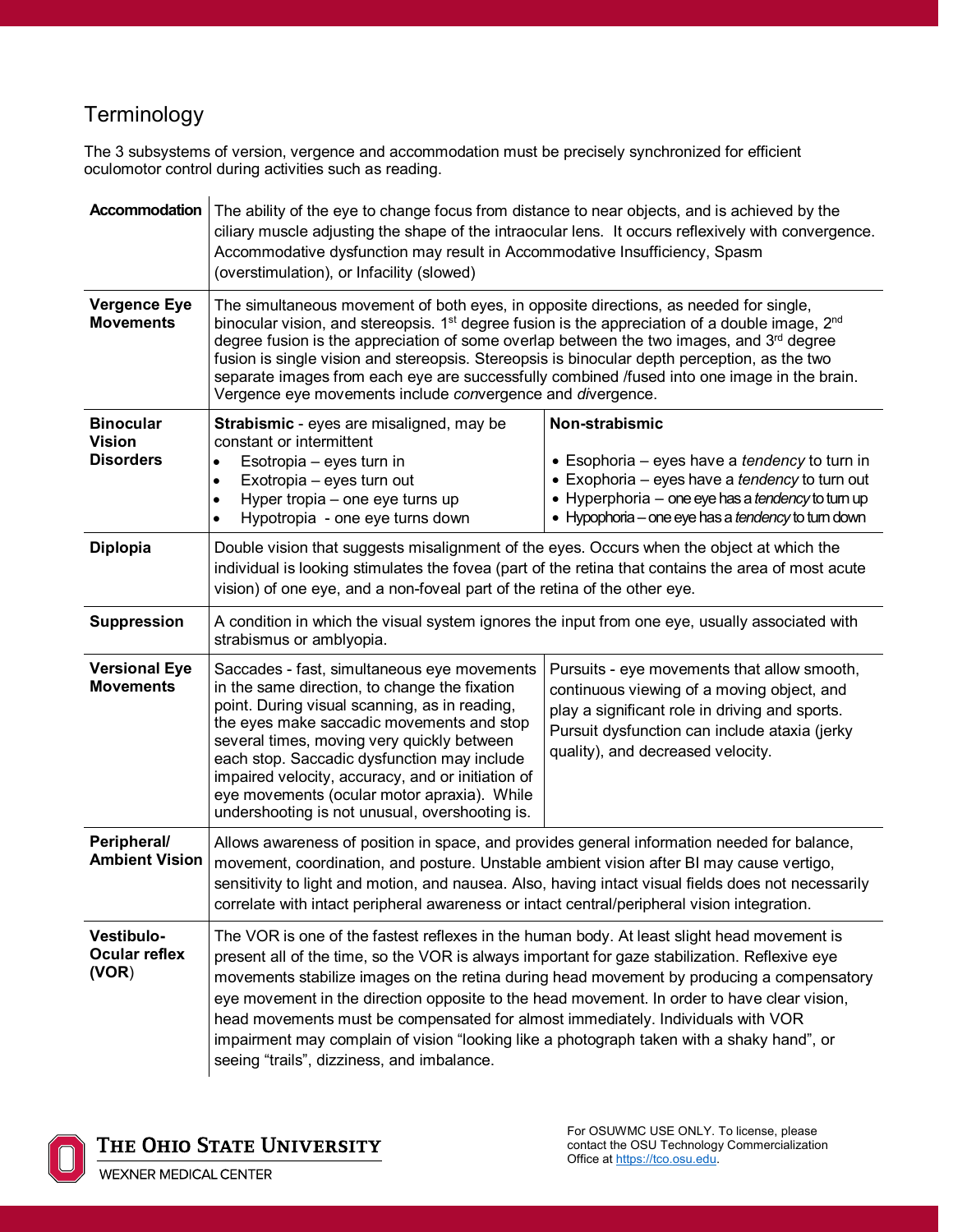# **Background**

Subtle changes in brain function can occur even after mild TBI/Concussion. Approximately 80% of our perception, learning, cognition and activities are mediated through vision,<sup>23</sup> and greater than half of the circuits in the brain are involved in vision<sup>3, 53</sup>, including many regions susceptible to shearing during head impacts. Visual system tests probe higher cortical functioning, and assist in detecting functional changes in patients. Abnormal oculomotor and binocular vision skills (ie convergence, accommodation, ocular muscle balance, saccades, and pursuits), vestibular-ocular reflex, and subjective visual complaints are common following TBI, including mTBI 3,18,19,48,49. Oculomotor dysfunction has been estimated to be as high as 90% in individuals with TBI, followed by accommodative and convergence deficits  $37,47$ . Further, early detection of vision abnormalities may predict individuals at risk of more severe head impacts  $49$ . Also, it is worth noting that approximately 95% of patients with visual symptoms/complaints caused by TBIs have normal fundoscopic (exam of the retina) findings. An individual can have normal acuity (ie 20/20), but still have impaired oculomotor or eye teaming skills, and therefore impaired functional vision. Also, vision disturbances may be overlooked due to a patient's difficulty in verbally describing impairments.3

Poorer oculomotor function is correlated with more postconcussive symptom s and problems with ADL 21,48. Likewise, a recent study by  $32$ , found that Convergence Insufficiency was common (~42%) in athletes evaluated within 1 month after a sport-related concussion, and that these athletes had worse neurocognitive impairment and higher symptom scores than did those with normal NPC  $32$ . In such cases, more effort will constantly be required for the individual to perform these lower-level actions (ie basic oculomotor control to focus/fuse words) which should be automatic. Subsequently, higher level skills such as comprehension, attention, short-term visual memory, and executive function, will be compromised.<sup>32,</sup>



 $46$  The concept of visual skill hierarchy is illustrated by the Mary Warren Triangle  $50$ :

### Incidence

| <b>Common</b><br>visual<br>impairments<br>in first year<br>post-TBI <sup>17</sup>                                                                                                  | <b>Blurred vision</b><br>٠<br>Difficulty with reading<br>Diplopia/eye strain<br>Dizziness or disequilibrium in visually<br>crowded environments | Visual field impairments<br>Photosensitivity<br>٠<br>Color blindness            |
|------------------------------------------------------------------------------------------------------------------------------------------------------------------------------------|-------------------------------------------------------------------------------------------------------------------------------------------------|---------------------------------------------------------------------------------|
| <b>Incidence</b><br>High prevalence in abnormalities of:<br>specific to<br>Saccades<br>٠<br>mTBl <sup>17,30,48</sup><br><b>Pursuits</b><br>٠<br>Vergence (most likely convergence) |                                                                                                                                                 | Accommodation<br>Vestibulo-ocular reflex (VOR)<br>Photosensitivity<br>$\bullet$ |



The Ohio State University

WEXNER MEDICAL CENTER

For OSUWMC USE ONLY. To license, please contact the OSU Technology Commercialization Office at https://tco.osu.edu.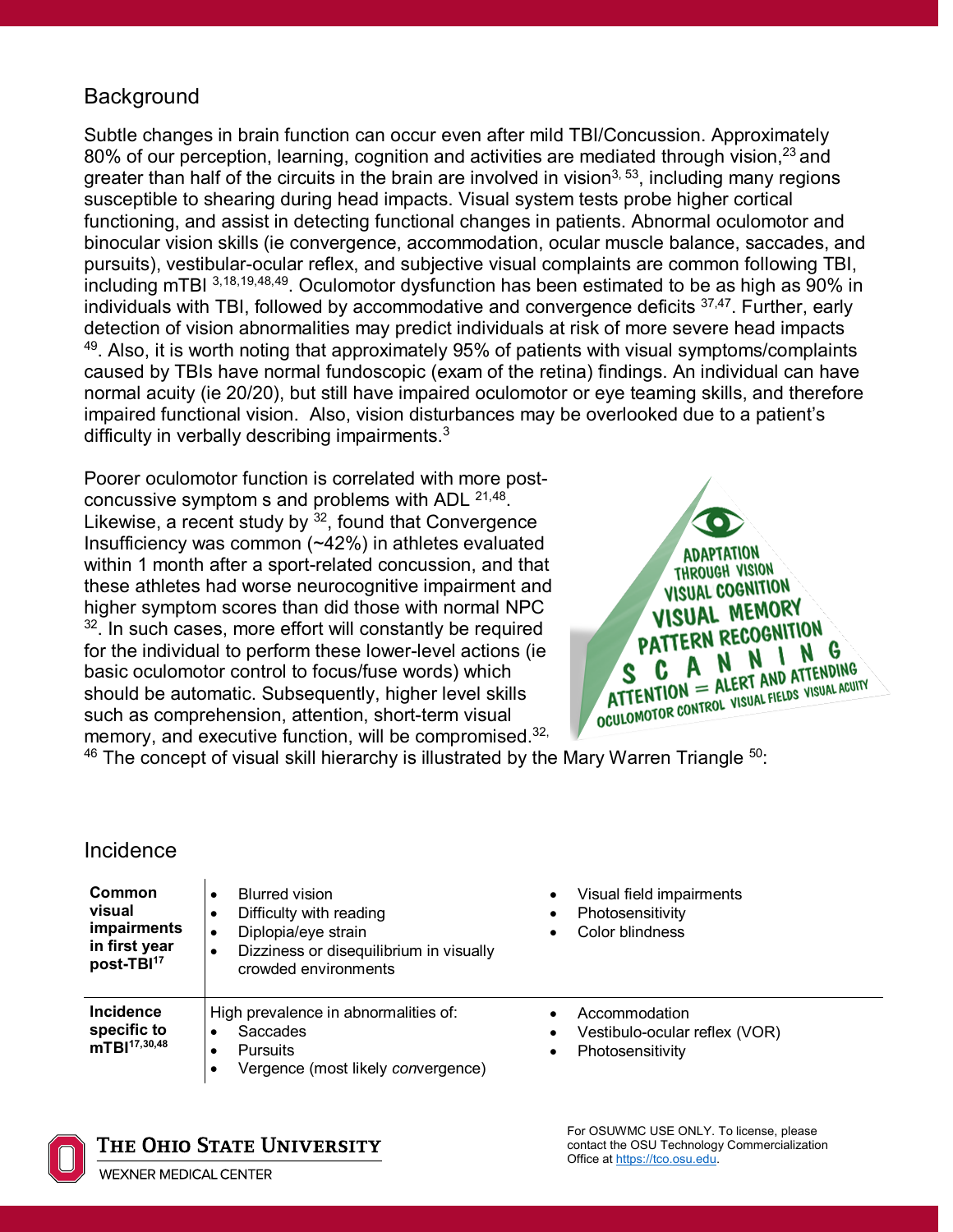## Recommendations

(Radomski, 2014). A consensus panel of experts using a nominal group technique has recommended the screening items below. These items have also been confirmed by Fox, et al., 2019<sup>53</sup>, and have been proposed as "better practice" for vision screening post-TBI with adults, until a validated option becomes available for non-vision specialist clinicians. Items are to be performed in this order.35 *Assessments in italics can also be considered.*

| <b>Direct</b><br><b>Observation</b>  | Direct observation of occupational performance, with attention to behaviors suggesting<br>$\bullet$<br>vision dysfunction.<br>Also, consider possible time-dependency of symptoms, as they may not manifest<br>immediately. The individual may report complaints only after performing a visual task for<br>certain duration of time.                                                                                                                                                                                                                                                                                                                                                                                                                                                                                                                                                                                             |  |
|--------------------------------------|-----------------------------------------------------------------------------------------------------------------------------------------------------------------------------------------------------------------------------------------------------------------------------------------------------------------------------------------------------------------------------------------------------------------------------------------------------------------------------------------------------------------------------------------------------------------------------------------------------------------------------------------------------------------------------------------------------------------------------------------------------------------------------------------------------------------------------------------------------------------------------------------------------------------------------------|--|
| Questionnaires/<br><b>Surveys</b>    | Often, patients have difficulty describing their symptoms, and may not recognize them as<br>related to visual deficits (i.e. fatigue, poor attention, dizziness, headache). Using one or more of<br>the following self-report surveys can help the clinician obtain informative answers. <sup>3</sup><br>BIVSS (Brain Injury Vision Symptom Survey) <sup>53, 54</sup><br>(available at http://links.lww.com/OPX/A248)<br>COVD QOL outcomes assessment plus photosensitivity interview question 12,35<br>$\bullet$<br>CISS – score of >21 can indicate impairment $38$<br>$\bullet$<br>Goodrich, et al. history questions <sup>19</sup><br>$\bullet$<br>The Visual Interview <sup>3</sup><br>٠<br>Questionnaires if Vestibular Impairment is Suspected<br>The Vestibular Disorders Activities of Daily Living Scale <sup>10</sup><br>$\bullet$<br>The Vestibular Activities and Participation Measure <sup>2,29</sup><br>$\bullet$ |  |
| <b>Far Acuity</b>                    | Chronister Portable Acuity Test 35,43 (www.guldenophthalmics.com)<br>$\bullet$<br><b>Snellen Acuity Chart</b><br>$\bullet$<br>Referral to OD is necessary if vision is 20/40 or worse. The numerator refers to the testing<br>distance at which the person recognizes the letter, and the denominator refers to the distance<br>at which the letter being viewed could be identified by a person with normal (20/20) visual<br>acuity. <sup>43</sup>                                                                                                                                                                                                                                                                                                                                                                                                                                                                              |  |
| <b>Near</b><br><b>Acuity/Reading</b> | Chronister Portable Acuity Test reading card <sup>35,43</sup><br>Referral to OD is necessary if vision is 20/40 or worse                                                                                                                                                                                                                                                                                                                                                                                                                                                                                                                                                                                                                                                                                                                                                                                                          |  |
| Accommodation*                       | Accommodative amplitude testing 43<br>$\bullet$<br>1. Patch L eye<br>Hold a target (ie, fixation stick) with a 20/30 letter about 1 inch in front of the R eye (it<br>2.<br>will be blurry at this distance)<br>3. Slowly move the target away, and ask the patient to report as soon as he or she can<br>identify the target letter<br>Using a ruler, measure the distance from the eye to the target at which the patient was<br>4.<br>able to identify the letter. Record this measurement in inches<br>5. Divide 40 by the measurement to determine the amplitude of accommodation. The<br>amplitude should be within 2Diopters of the expected finding (see Addendum A for<br>expected amplitude by age).<br>6. Patch R eye and repeat.                                                                                                                                                                                      |  |

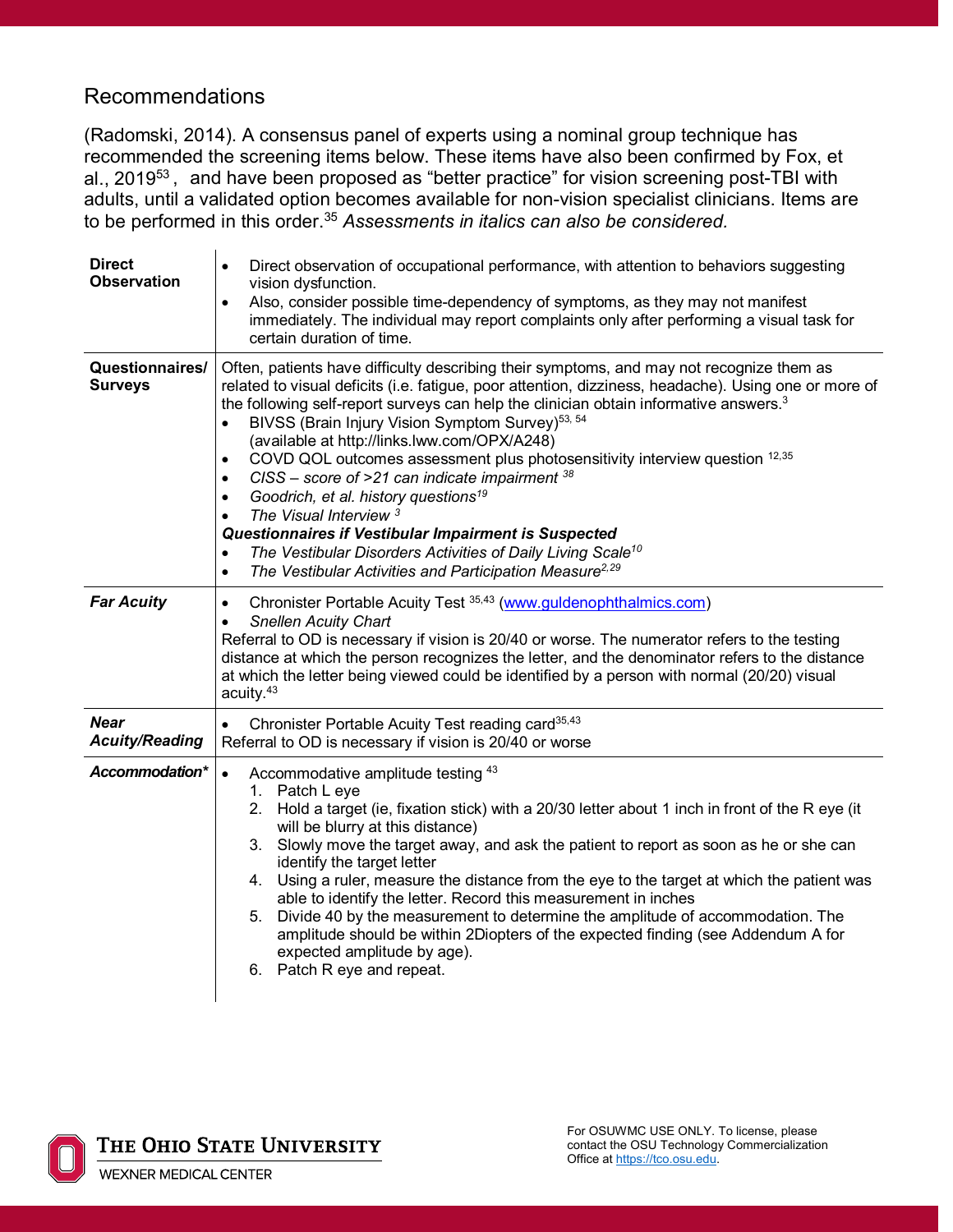#### **Motor Fusion Testing/Eye Alignment Testing\***  Near Point of Convergence 35,40 1. Use a 20/30 letter target, or pencil tip, placed just above the nose at the brow between the eyes 2. Move the target toward the patient at a rate of about 1-2cm/s, encouraging pt to keep the target single 3. Measure the patient's reported subjective break (target becomes double) in centimeters 4. Then slowly move the target away from the eyes until reported subjective recovery (single again). Measure in centimeters. 5. If the pt does not report diplopia (doubling of the target), the point at which the eyes are observed to lose alignment, and then regain alignment, are recorded as the break and recovery 6. If the eyes are observed to lose alignment and the patient does not report diplopia, this may indicate suppression \*Norms – 5cm break and 7 cm recovery  $\bullet$  Eye Alignment test (options include the cover tests)<sup>35,43</sup> • *Modified Thorington test, using the Bernell Muscle Imbalance Measure card tests (near and far).7,51 [http://www.bernell.com](http://www.bernell.com/)* Saccades | Developmental Eye Movement test 16,35,39 • *Northeastern State University College Optometry Oculomotor Test (NSUCO) of saccades 27,35 \*test without corrective lenses\* Score is based on patient's ability, accuracy, and the presence of head or body movement during saccadic eye movements. See reference27 for procedure and norms* • *King-Devick 14,49* **Pursuits •** NSUCO test of pursuits <sup>27,35</sup> • Test without corrective lenses. • Score is based on patient's ability, accuracy, and the presence of head or body movement during pursuit eye movements. See reference  $27$  for procedure and norms **Visual Scanning/Tracki ng** • *OSU Visual Tracing test?* • *Groffman Visual Tracing Test - Designed by Sidney Groffman, OD., [www.bernell.com](http://www.bernell.com/) (no studies)* **Visual Fields**  $\bullet$  Confrontation field testing – finger counting<sup>1,35</sup> • Test without corrective lenses. • This test simultaneously screens for the extinction phenomenon that can accompany unilateral brain damage. See Addendum B.

Recommendations (continued)

\* Should be trained by a vision specialist before performing fusion tests or accommodative tests.

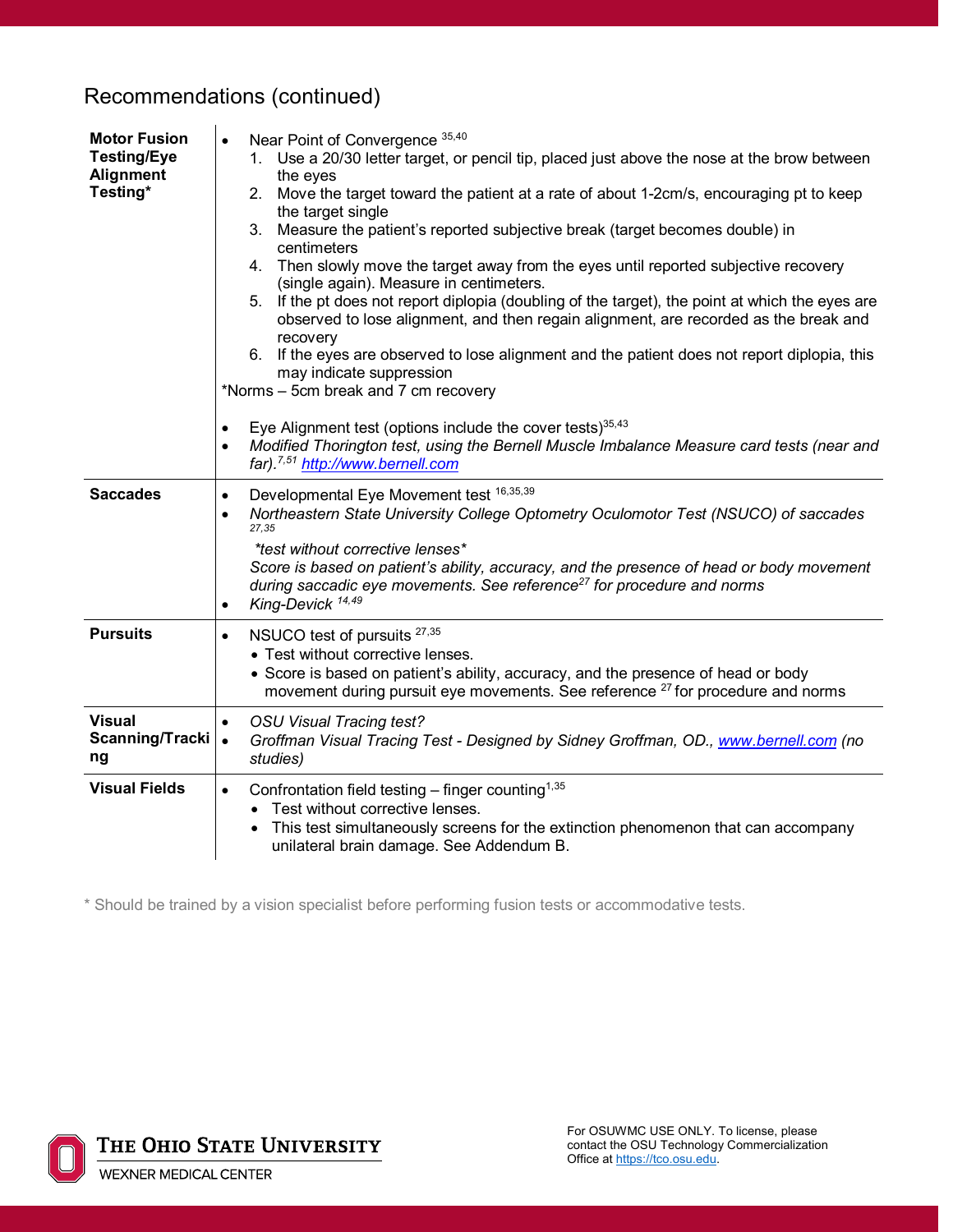Visual field impairment and Cranial nerve injury is more likely to occur following moderate or severe TBI.<sup>48</sup>

• [mayfieldclinic.com/PE-VisualFieldTest.HTM](file://OSUMC.EDU/DFS/Users/O/omia02/mayfieldclinic.com/PE-VisualFieldTest.HTM)



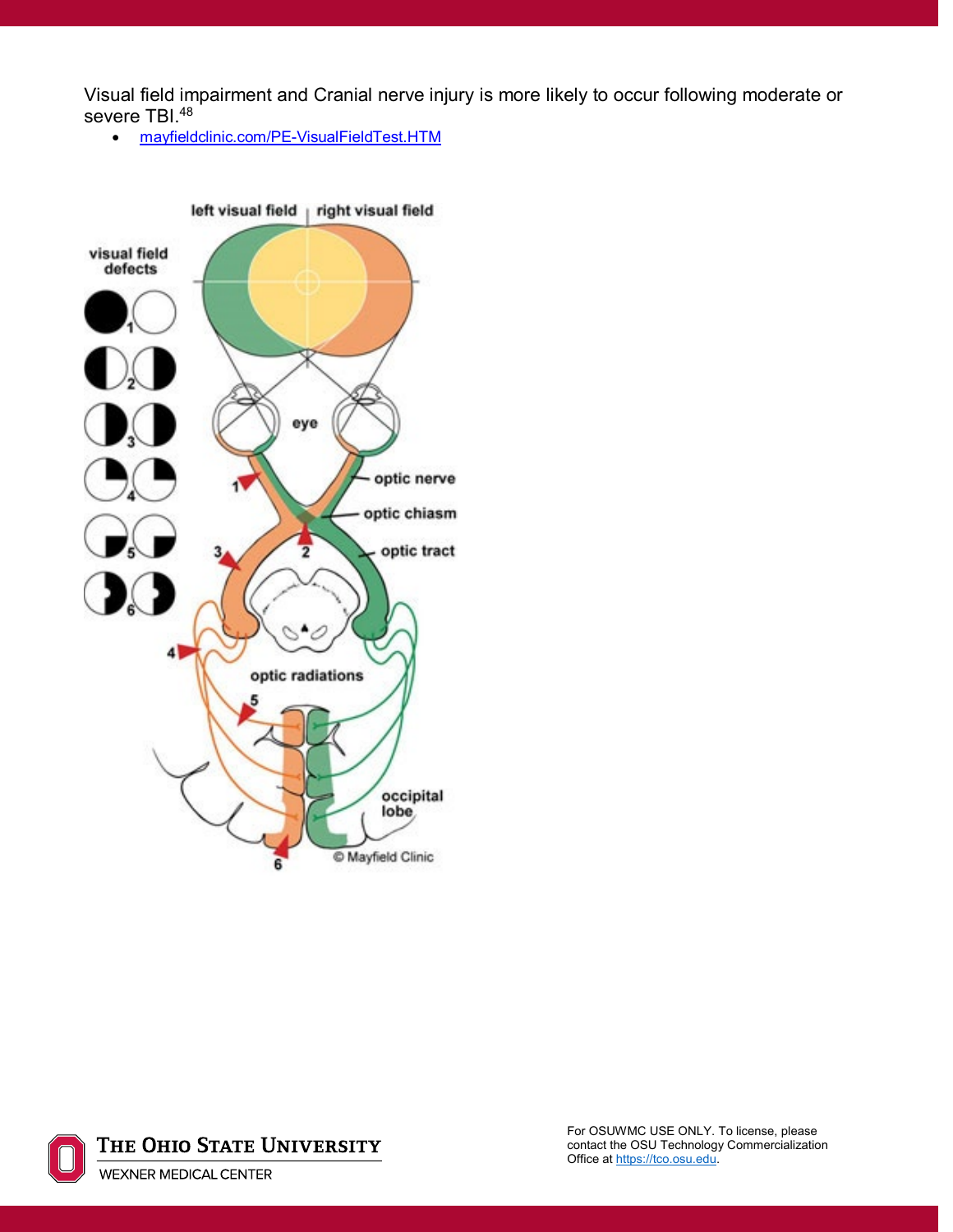Three Cranial Nerves that Supply Innervation to the Six Extraocular Muscles of Each Eye

• [ebmedicine.net/topics.php?paction=showTopicSeg&topic\\_id=23&seg\\_id=417](file://OSUMC.EDU/DFS/Users/O/omia02/ebmedicine.net/topics.php?paction=showTopicSeg&topic_id=23&seg_id=417)

| <b>Nerve</b><br><b>Palsy</b>    | <b>Symptoms</b>                                                         | <b>Typical Examination Findings</b> | <b>Differential Diagnosis</b>                                                                                                                                                                  |
|---------------------------------|-------------------------------------------------------------------------|-------------------------------------|------------------------------------------------------------------------------------------------------------------------------------------------------------------------------------------------|
| Normal                          | n/a                                                                     |                                     | n/a                                                                                                                                                                                            |
| Oculomotor<br>(CN III)<br>Palsy | Diplopia,<br>horizontal and<br>vertical                                 |                                     | Posterior circulation<br>$\bullet$<br>aneuryism<br><b>Brainstem lesion</b><br>$\bullet$<br>Microvascular ischemia<br>$\bullet$<br>(if pupil spared)<br>Cavernous sinus<br>$\bullet$<br>disease |
| Trochlear<br>(CN IV)<br>Palsy   | Torsional<br>("tilted")<br>diplopia worse<br>on downward<br>gaze        |                                     | <b>Brainstem lesion</b><br>$\bullet$<br>Posterior circulation<br>$\bullet$<br>aneurysm<br>Cavernous sinus<br>disease                                                                           |
| Abducens<br>(CN VI)<br>Palsy    | Horizontal<br>diplopia on<br>lateral gaze to<br>the ipsilateral<br>side |                                     | <b>Brainstem lesion</b><br>$\bullet$<br>Elevated intracranial<br>$\bullet$<br>pressure<br>Cavernous sinus<br>$\bullet$<br>disease                                                              |

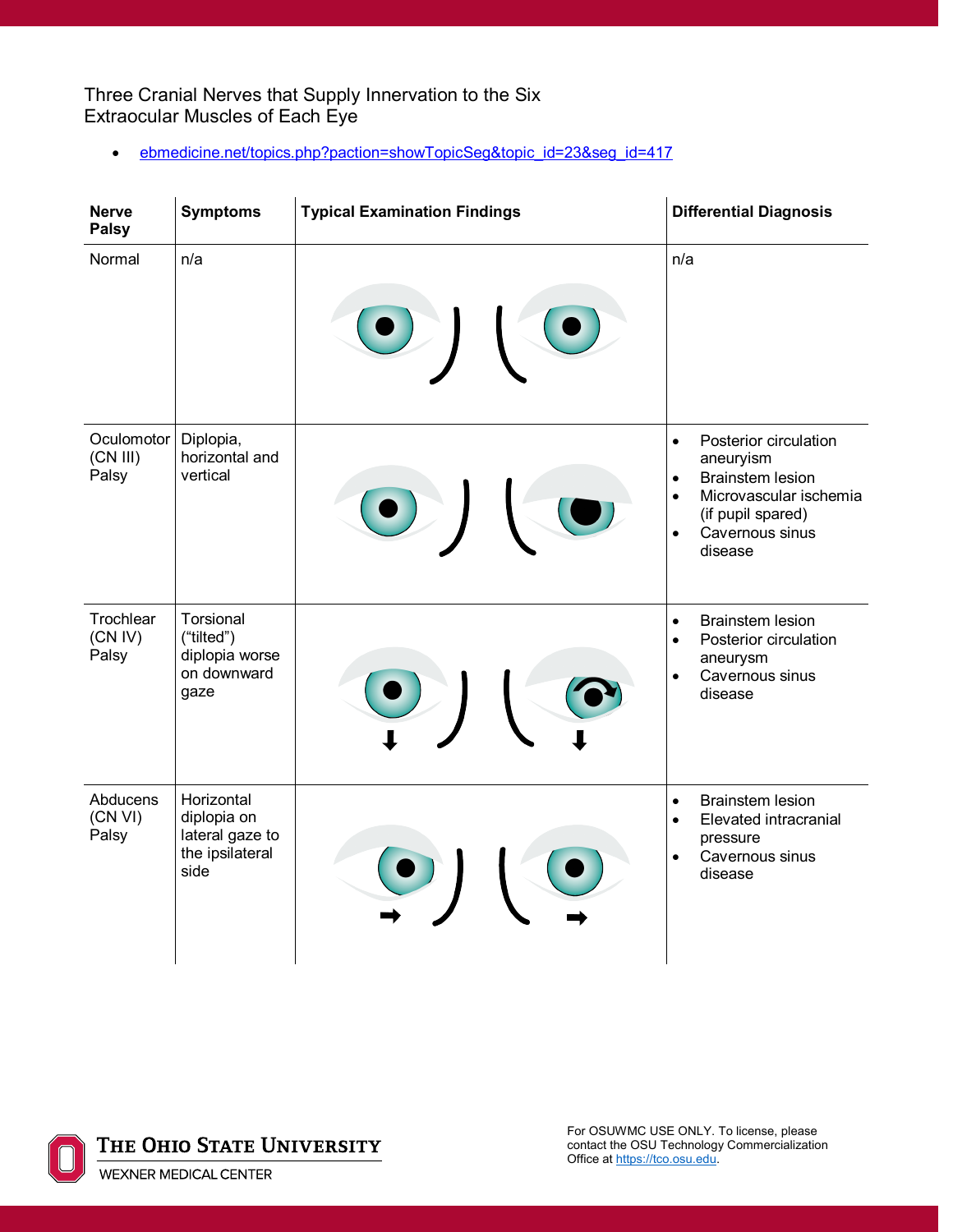### Resources for Neuro-Optometric/Sensorimotor Evaluation

#### **OSU College of Optometry**

338 W. 10th Ave Columbus, OH 43210 (614) 292-1113

#### **Galloway Eye Care**

Jennifer Mattson, OD Cassie Higbea, OD 5688 W. Broad St. Galloway, OH 43119 (614) 853-2020

#### **Riverview Eye Associates**

Steven J. Curtis OD, FCOVD 3600 Olentangy River Rd, Unit B Columbus, OH 43214 (614) 451-7244

#### **Heritage Family Eye Care (primarily pediatric through college age)**

Sara Huffman OD, MS 5123 Norwich St., Ste 120 Hilliard, OH 43026 (614) 850-6151

#### **Emerald Eye Care**

Dr. Michelle Denny, OD 6285 Emerald Parkway Dublin, OH 43016 (614) 764-8956

#### **Eyesite of Dublin**

Jennifer Mattson, OD 6535 Perimeter Dr. Dublin, OH 43016 PH (614) 764-7483 FAX (614) 764-7485

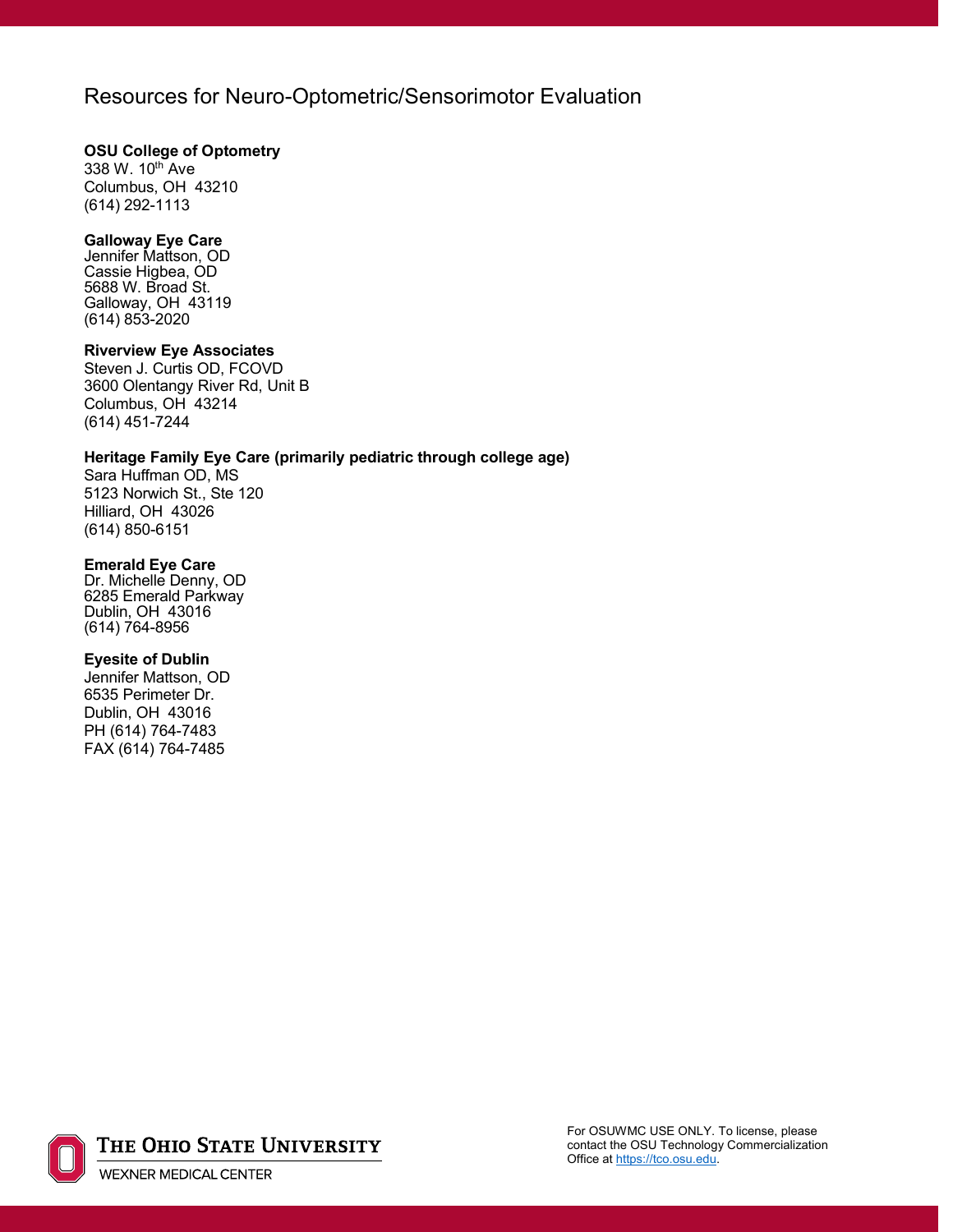### Appendix A: Expected Amplitude of Accommodation by Age<sup>43</sup>

| Age | <b>Expected</b><br>Number (D) |
|-----|-------------------------------|
| 15  | 13                            |
| 18  | 12                            |
| 21  | 11                            |
| 24  | 10                            |
| 27  | 9                             |
| 30  | $\overline{8}$                |
| 33  | $\overline{7}$                |
| 36  | $\overline{6}$                |
| 39  | $\frac{5}{4}$ $\frac{4}{2}$   |
| 42  |                               |
| 45  |                               |
| 48  |                               |
| 51  | $\overline{1}$                |
| 54  | Ó                             |

# Appendix B: Rapid Confrontation Screening for Peripheral Visual Field Defects and Extinction

#### **Clinical and Experimental Optometry**

[Volume 92, Issue 1, p](http://onlinelibrary.wiley.com/doi/10.1111/cxo.2009.92.issue-1/issuetoc)ages 45-48, 29 DEC 2008 DOI: 10.1111/j.1444-0938.2008.00280.x [http://onlinelibrary.wiley.com/doi/10.1111/j.1444-0938.2008.00280.x/full#f1](http://onlinelibrary.wiley.com/doi/10.1111/j.1444-0938.2008.00280.x/full)

Rapid finger‐counting confrontation screening requires four responses from the patient (panels A through D). The schematics are shown from the perspective of the clinician, with the patient's eye and covering hand shown in the grey oval. The combinations of fingers shown are examples only, although the clinician must always present either one or two fingers on each hand. A correct response from the patient is always 'two', 'three' or 'four' and never 'one'.



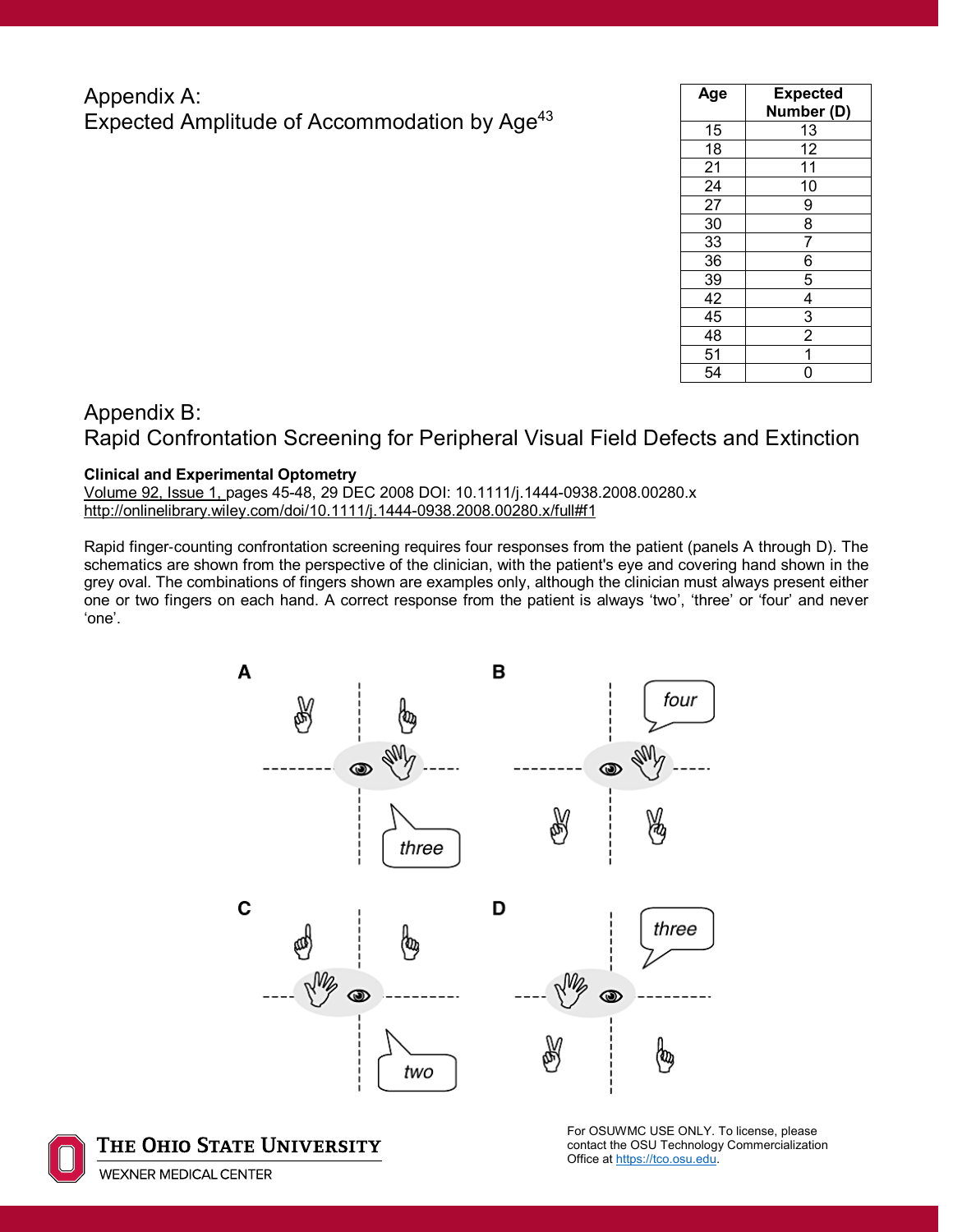**Author:** Julie M. Omiatek, MS, OTR/L, CHT **Reviewers:** Dr. Steven J Curtis, OD, FCOVD; Karen Rasavage, OTR/L; Michelle Denny, OD; Tierney Bumgardner, MOT, OTR/L **Completion date:** July 2017 **Updated:** September 2021

- 1. Anderson, A. et al. (2009). Rapid confrontation screening for peripheral visual field defects and extinction. Clinical and Experimental Optometry. 92, 45-48.
- 2. Alghwiri, A. et al. (2012). The development and validation of the Vestibular Activities and Participation Measure. Archives of Physical Medicine and Rehabilitation. 93, 1822-31.
- 3. Berthold-Lindstedt, et al. (2017). Visual dysfunction is underestimated in patients with acquired brain injury. Journal of Rehabilitation Medicine. 49, 327-332.
- 4. Brayton-Chung, A. et al. (2016). Action: The role of occupational therapy in concussion rehabilitation. OT Practice. 11-21-2016, 9-12.
- 5. Capo-Aponte, J. et al. (2012). Visual dysfunctions and symptoms during the subacute stage of blast-induced mild traumatic brain injury. Mil Med. 177(7), 804-813.
- 6. Cate, Y. & Richards, L., (2000). Relationship between performance on tests of basic visual functions and visual-perceptual processing in persons after brain injury. The American Journal of Occupational Therapy. 54(3), 326-334.
- 7. Cebrian, J. et al. (2014). Reapeatability of the modified Thorington card used to measure far heterophoria. Optom Vis Sci. 91(7). 786-92.
- 8. Ciuffreda, KJ. (2002). The scientific basis for and efficacy of optometric vision therapy in nonstrabismic accommodative and vergence disorders. Optometry. 73, 735-762.
- 9. Ciuffreda, KJ, et al. (2008). Vision therapy for oculomotor dysfunctions in acquired brain injury: A retrospective analysis. Optometry. 79, 18-22.
- 10. Cohen, H. (2014). Use of the Vestibular Disorders Activities of Daily Living Scale to describe functional limitations in patients with vestibular disorders. Journal of Vestibular Research. 24, 33-38.
- 11. Cooke, J and Zacko, C. (2014) Post-concussion Syndrome, Persistent Symptomatic Concussion, Related Sequelae, and Treament of Mild Closed Head Injury (ch 22). Concussions in Athletics: From Brain to **Behavior.** Springer Science + Business Media, New York
- 12. Daugherty, K. et al. (2007). Evaluating changes in quality of life after vision therapy using the COVD Quality of Life Outcomes Assessment. Optometry and Vision Development. 38, 75-81.
- 13. Finn, C. & Waskiewicz, M. (2015). The role of occupational therapy in managing Post-Concussive Syndrome, published by the American Occupational Therapy Association, Inc., Physical Disabilities Special Interest Section Quarterly, 38(1), 1-4.
- 14. Galetta, K.M., et al. (2011). The King-Devick test and sports-related concussion: study of a rapid visual screening tool in a collegiate cohort. Journal of the Neurological Sciences. 309, 34-39.
- 15. Gallaway, M. et al. (2017). Vision Therapy for Post-Concussion Vision Disorders. Optom Vis Sci. 94(1), 68- 73.
- 16. Garzia, R. et al. (1990). A new visual –verbal saccade test: The Developmental Eye Movement test (DEM). Journal of the American Optometric Association. 61(2), 124-135.
- 17. Greenwald, B. D., Kapoor, N., & Singh, A. D. (2012). Visual impairments in the first year after traumatic brain injury. *Brain Injury*, *26*, 1338–1359.
- 18. Goodrich, G., et al. (2007). Visual function in patients of a polytrauma rehabilitation center: A descriptive study. Journal of Rehabilitation Research & Development. 44(7), 929-936.
- 19. Goodrich, G. et al. (2013). Development of a mild traumatice brain injury-specific vision screening protocol: A Delphi study. JRRD. 50(6). 757-768.
- 20. Han, Y., et al. (2004). Reading-related oculomotor testing and training protocols for acquired brain injury in humans. Brain Research Protocols.14,1-12
- 21. Heitger, M. et al. (2009). Impaired eye movements in post-concussion syndrome indicate suboptimal brain function beyond the influence of depression, malingering, or intellectual ability. Brain. 132; 2850-2870.
- 22. Hoyt, CS., (2007). Brain injury and the eye. Eye. 21, 1285-1289.
- 23. Kelts , E. (2010). The basic anatomy of the optic nerve and visual system (or, why Thoreau was wrong). Neurorehabilitation. 27, 217-222.
- 24. Kelts, E. (2010). Traumatic brain injury and visual dysfunction: A limited overview. Neurorehabilitation. 27, 223-229.



The Ohio State University

**WEXNER MEDICAL CENTER**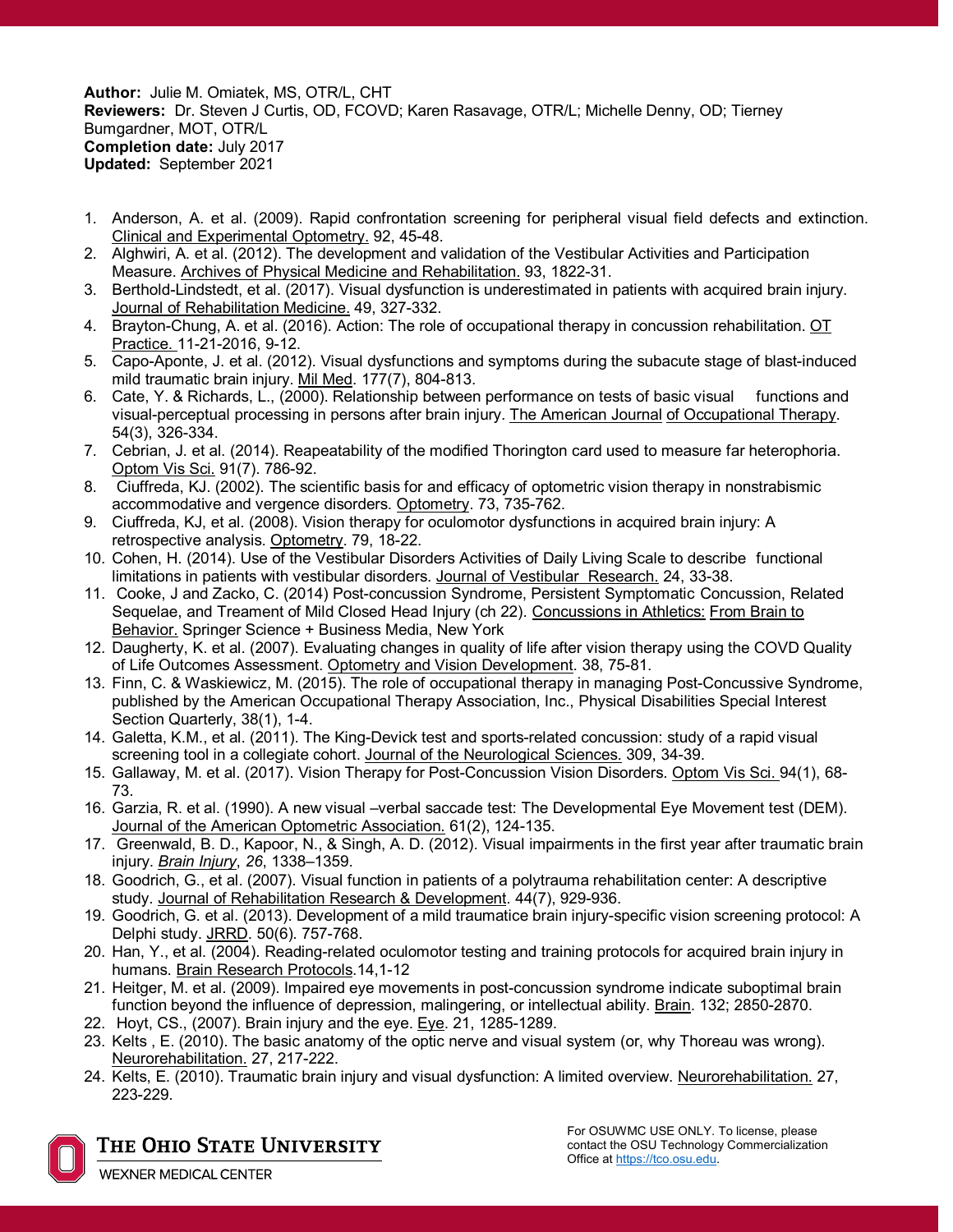- 25. Kapoor, N., et al. (2004). Oculomotor rehabilitation in acquired brain injury: A case series. Archives of Physical Medicine and Rehabilitation. 85, 1667-1678.
- 26. Lavrich, JB. (2010). Convergence insufficiency and its current treatment. Current Opinion in Opthalmology. 21(5), 356-360.
- 27. Maples WC. NSUCO Oculomotor test. Santa Ana, CA: Optometric Extension Program. 1995.
- 28. Marshall, S. et al. (2015). Updated clinical practice guidelines for concussion/mild traumatic brain injury and persistent symptoms. Brain Injury. 29:6, 688-700.
- 29. Mueller, M. et al. (2015). Subscales of the Vestibular Activities and Participation questionnaire could be applied across cultures. Journal of Clinical Epidemiology. 68, 211-219.
- 30. Master, CL et al. (2015). Vision diagnoses are common after concussion in adolescents. Clinical Pediatrics. July 7.
- 31. Padula, W. & Argyris, S. (2015). Post Trauma Vision Syndrome: Part I and Part 2, Traumatic Brain Injury Resource Guide for the Centre for Neuro Skills.
- 32. Pearce, K. et al. (2015). Near Point of Convergence after a sport-related concussion: Measurement reliability and relationship to neurocognitive impairment and symptoms. American Journal of Sports Medicine. 43(12), 3055-3061.
- 33. Politzer, T. & Lenahan, D. (2010). Double vision caused by neurologic disease and injury. Neurorehabilitation. 27, 247-254.
- 34. Padula, W. et al. (2008). The need for optometric rehabilitation for our veterans who have incurred traumatic brain injury – Senate Bill 1999/House Bill 3558. Optometry-Journal of the American Optometric Association - Guest Editorial. 170-171.
- 35. Radomski, M. et al. (2014) Composition of a vision screen for service members with Traumatic Brain Injury: Consensus using a modified nominal technique. American Journal of Occupational Therapy. July/August 2014, Vol. 68, 422-429.
- 36. Ripley, D. et al. (2010). The Vision Clinic: An interdisciplinary method for assessment and treatment of visual problems after Traumatic Brain Injury. Neurorehabilitation. 27, 231-235.
- 37. Roberts, P. et al. (2016). A conceptual model for vision rehabilitation. Journal of Rehabilitation Research & Development (JRRD). 53(6). 693-704.
- 38. Rouse, M et al. (The CITT Investigator Group). (2009) Validity of the CISS: A confirmatory study. Optom Vis Sci. 86(4). 357-63.
- 39. Richman, J.E. & Garzia, R. P. (2015). The Developmental Eye Movement test, version 2.5. South Bend, IN: Bernell
- 40. Scheiman, M. et al. (2003). Nearpoint of Convergence: Test procedure, target selection, and normative data. Optometry and Vision Science. 80(3). 214-225.
- 41. Scheiman, M & Wick, B (2007). Clinical Management of Binocular Vision: Heterophoric, Accommodative, and Eye Movement Disorders, 4<sup>th</sup> ed., Wolters Kluwer.
- 42. Scheiman, M. et al. (2010). Vision therapy/orthoptics for symptomatic convergence insufficiency in children: Treatment kinetics. Optom Vis Sci. 87(8), 593-603
- 43. Scheiman, M. et al. (2011). Understanding and Managing vision deficits: A guide for occupational therapists (3rd ed). Thorofare , NJ: Slack.
- 44. Shin, H. et al. (2011). Effectiveness of vision therapy for convergence dysfunctions and long-term stability after vision therapy. Opthalmic & Physiological Optics. 31, 180-189.
- 45. Thiagarajan, P. et al. (2011). Vergence dysfunction in mild traumatic brain injury (mTBI): a review. Opthalmic Physiol Opt. 31: 456-68.
- 46. Thiagarajan, P. et al. (2014). Oculomotor neurorehabilitation for reading in mild traumatic brain injury (mTBI): An integrative approach. NeuroRehabilitation. 34:129-146.
- 47. Tjarks, B. et al. (2013). Comparison and utility of King-Devick and ImPACT composite scores in adolescent concussion patients. Journal of the Neurological Sciences. (Article in Press)
- 48. Ventura, R. et al. (2014). The neuro-opthalmology of head trauma. Lancet Neurology. 13: 1006-16.
- 49. Ventura, R. et al. (2015). The Concussion Toolbox: The role of vision in the assessment of concussion. Seminars in Neurology. 35, 599-606.
- 50. Warren, M. (1993). A hierarchical model for evaluation and treatment of visual perceptual dysfunction in adult acquired brain injury, Part 1. The American Journal of Occupational Therapy. 47(1), 42-54.
- 51. Wong, E. et al. (2002). Interexaminer repeatability of a new, modified prentice card compared with established phoria tests. Optom Vis Sci. 79(6). 370-5.
- 52. Zoltan, B. (2007). Vision, perception, and cognition: A manual for the evaluation and treatment of the adult

with acquired brain injury, 4<sup>th</sup> ed. Thorofare, NJ: SLACK, Inc.



The Ohio State University **WEXNER MEDICAL CENTER**